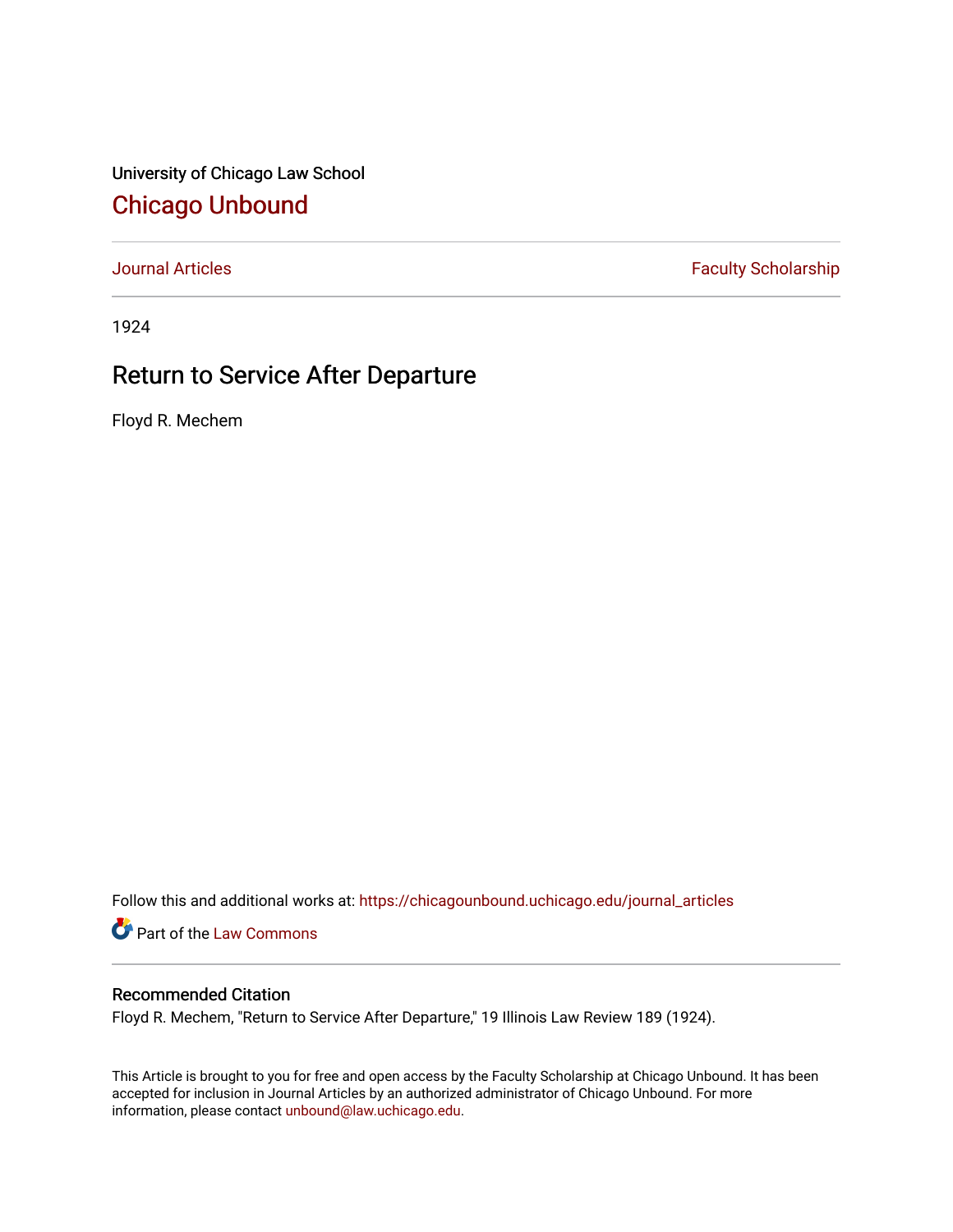ment, returned to work after two days' absence, and more than a year later brought his proceedings before the Industrial Commission for compensation. He excused his failure to make demand for compensation within six months, as provided by law, by claiming to come within the provision which permits one who returns to work after the injury to file his claim within eighteen months after such return, and the court sustained him in this position, distinguishing the cases of *Swift & Co. v. Indust. Corn.2* and *American* Glyco Metal Co. v. Indust. Com.<sup>3</sup> with the observation that in those cases there was really no absence from work at all and so no "return" to work within the meaning of the law, the few minutes' absence in the physician's office being too inconsequential to constitute such "absence" as the law contemplated.

The court might also have distinguished the later case of *Inland Rubber Co. v. Indust. CoM.,4* where the employee was not away from work except that during a period of four and one-half months after the accident he lost six or seven days at intervals on account of the effect of the injury sustained in that accident, and the court said that he was not within the eighteen months' provision because he was not temporarily totally incapacitated at the time of the injury and did not cease employment at that time, thus indicating it to be the view of the court that such is necessary to bring one within this provision. Thus, given an injury within the course of and arising out of the employment and a real and not an inconsequential temporary total disability, no matter what the length of it, if the employee returns to work he is within the provision.

E. M. LEESMAN.

### OTHER JURISDICTIONS

#### **CONNECTICUT**

MASTER **AND** SERVANT-RETURN TO SERVICE AFTER DEPARTURE. -In *Matrelli v. Herz'* it appeared that the defendant had given his chauffeur permission to take the car to go upon an errand of his own. When this was completed, the chauffeur was to return to the defendant's garage in order to be ready to drive for the defendant. After going to the place at which his errand was to be done, the chauffeur was driving back to the garage, and, while doing so, negligently ran down the plaintiff. The court conceded that if the injury had happened upon the outward journey, the defendant would not have been liable,<sup>2</sup> but held that he was in the service of the defendant upon the return jourrfey, following *Mc-*Kiernan v. Lehmaier.<sup>3</sup> The court said:

- 
- **2. 299** Ill. 587. 3. 306 **I1.** 421. 4. 309 **II.** 43, **50.**
- 
- 
- **1.** Connecticut (1924) 124 Atl. 835. *2. Adointis v. Hopkins* **95** Conn. **239,** 111 AUt. 178, 22 **A.** L. R. 1400. *3.* 85 Conn. 111, 81 Atl. 969.
-